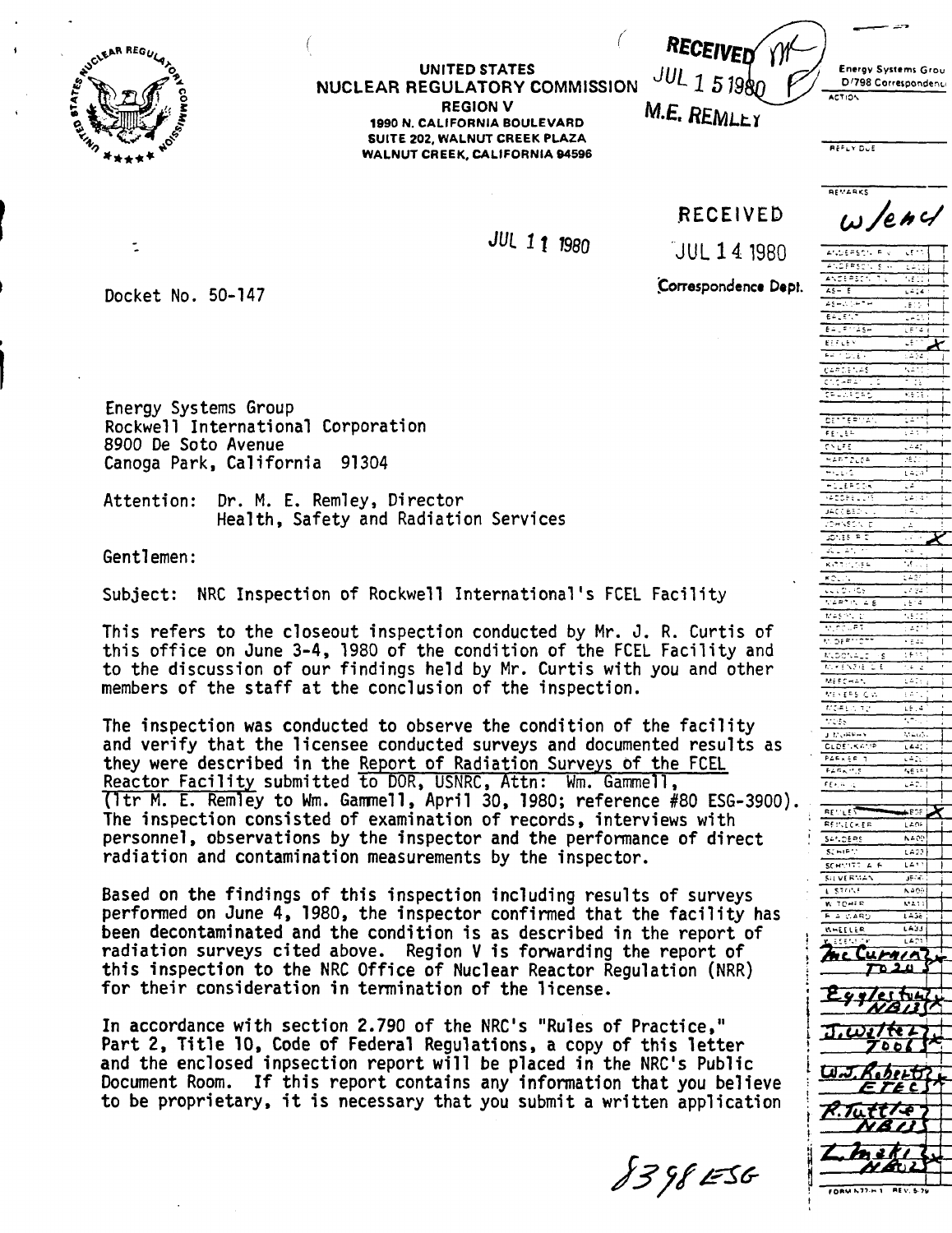Energy Systems Group

to this office, within 20 days of the date of this letter, requesting that such information be withheld from public disclosure. The application must include a full statement of the reasons why it is claimed that the information is proprietary. The appl ication should be prepared so that any proprietary information identified is contained in an enclosure to the application, since the application without the enclosure will also be placed in the Public Document Room. If we do not hear from you in this regard within the specified period, the report will be placed in the Public Document Room.

Should you have any questions concerning this inspection, we will be glad to discuss them with you.

Sincerely,

 $H_{i}\xi$ , Book

H. E. Book, Chief Fuel Facility and Materials Safety Branch

Enclosure: IE Inspection Report NO. 80-01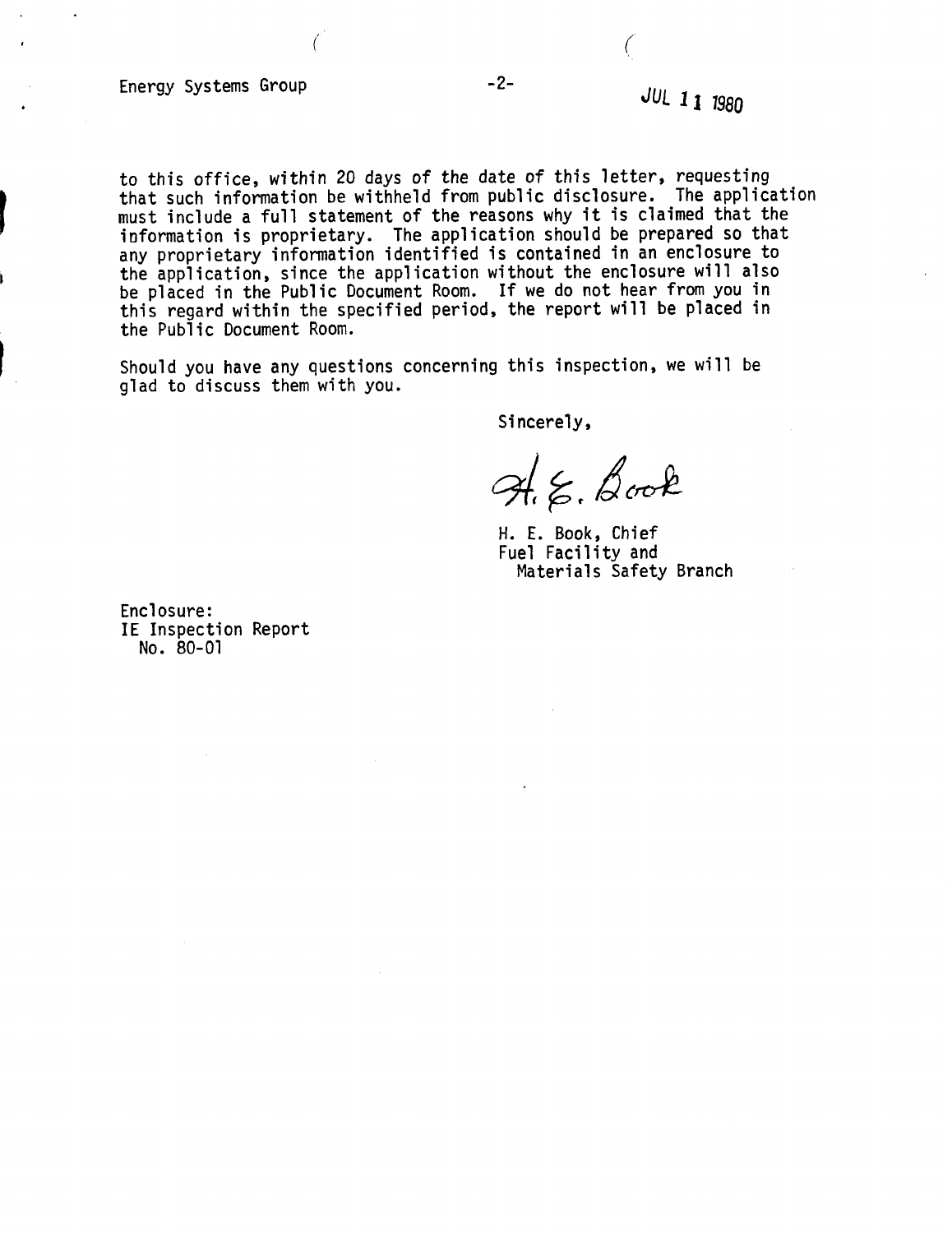## U. S. NUCLEAR REGULATORY COMMISSION OFFICE OF INSPECTION AND ENFORCEMENT

 $\bigg)$ 

REGION V

| Report No. 80-01                           |                                                                                     |  |         |                              |  |
|--------------------------------------------|-------------------------------------------------------------------------------------|--|---------|------------------------------|--|
|                                            | Docket No. $50-147$ License No. $CX17$                                              |  |         | Safeguards Group             |  |
|                                            | Licensee: Rockwell International - Energy Systems Group                             |  |         |                              |  |
|                                            | 8900 De Soto Avenue                                                                 |  |         |                              |  |
|                                            | Canoga Park, California 91304                                                       |  |         |                              |  |
|                                            | Facility Name: FCEL Facility, Building 100                                          |  |         |                              |  |
| Inspection at: Canoga Park/Santa Susana    |                                                                                     |  |         |                              |  |
| Inspection conducted: June 3, 4 & 11, 1980 |                                                                                     |  |         |                              |  |
|                                            | Inspectors: $\frac{1}{x}$ , R. Curtis, Radiation Specialist                         |  |         | uly 7 1980                   |  |
|                                            |                                                                                     |  |         |                              |  |
|                                            |                                                                                     |  |         | Date Signed                  |  |
| Approved by: —<br>Approved By:             | F. ////www.daurok/<br>F. Menslawski, Chief, Reactor Radiation Safety<br>$H.E.$ Book |  | Section | Date Signed                  |  |
|                                            | H. E. Book, Chief, Fuel Facility and Materials                                      |  |         | Date Signed<br>Safety Branch |  |

Summary:

A special close-out inspection was conducted to observe the condition of the facility and verify that the licensee conducted surveys and documented results as they were described in the Report of Radiation Surveys of the FCEL Reactor Facility submitted to DOR, USNRC, Attn: Wm Gammell, (Itr M. E. Remley to Wm. Gammell, April 30, 1980; reference #80 ESG-3900).

The inspector toured the facility, conducted meter and smear surveys of the facility and its immediate surroundings, examined licensee records, and interviewed persons who were involved in the prior use, dismantling and preparation of the facility for release for unrestricted use.

The inspection involved eleven hours onsite by one inspector.

Results: Based on the findings of this inspection including results of surveys performed on June 4, 1980, the inspector confirmed that the facility has been decontaminated and the condition is as described in the report of radiation survey cited above.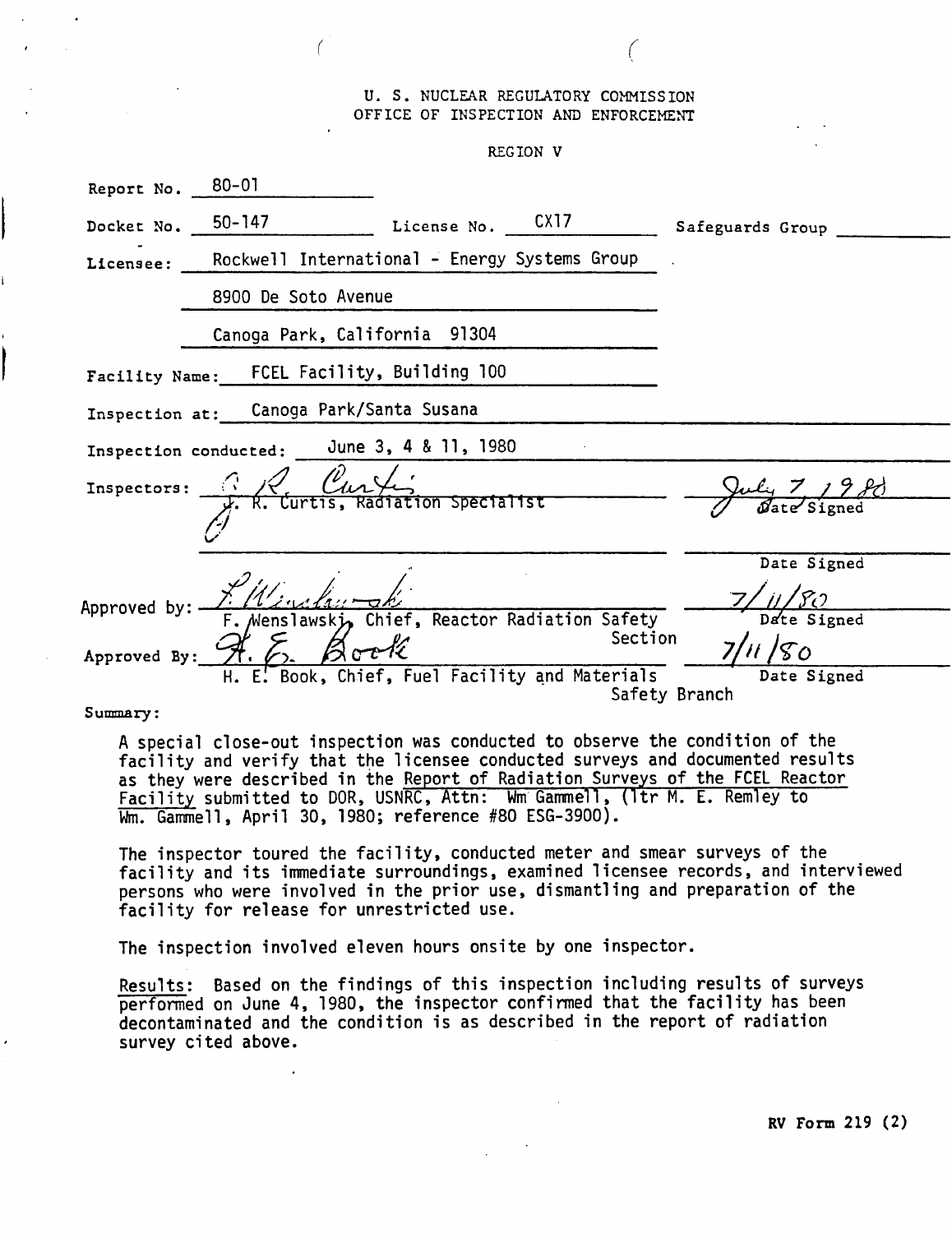## DETAILS

#### 1. Persons Contacted

\*M. E. Remley, Director, Health Safety and Radiation Services \*R. Eggleston, Staff Member, Health Safety and Radiation Services

- \*J. Walter, Manager, Santa Susana Site
- F. Badger, Health Physicist
- R. Mc Curnin, Manager, Radioactive Materials Disposal Facility
- J. Harris, Staff Member, Radioactive Materials Disposal Facility

\*Indicates presence at the exit interview.

#### **2.** The Facility (Building 100, Santa Susana Site)

The building that housed the FCEL is a composite structure approximately 75' X 100', consisting of some rooms of standard industrial building construction and a vault and high bay area with overhead crane which are of thick-walled reinforced concrete construction.

The split table critical assembly machine and its supporting hardware was located in the high bay area, the fuel and other forms of Special Nuclear Material (SNM) were stored in the vault. The other rooms were used for shops, offices, laboratory, health physics support operations and the control room for the critical assembly machine.

**A** special ventilation system with filtered exhaust was provided for the high bay area, the vault and laboratory areas where airborne radioactivity might be generated. **A** "hot" drain system, with holdup tanks in a pit adjacent to the facility, was provided for selected support rooms.

### **3.** Current Status of the Facility

Operations in which the fueled critical assembly machine was used were terminated in 1974. The fuel was removed and a dismantling plan for the machine was generated by the licensee and submitted to NRC for approval in July 1974. **A** dismantling order was transmitted to the 1 icensee in November 1974. In the period between November 1974 and the present, decontamination and dismantling operations proceeded in stages. The facility was carried in a long term shutdown status while the licensee was involved in negotiations to sell or otherwise dispose of the critical assembly machine and support hardware. During this period some of the areas within the facility, principally the office and control room areas and including a portion of the high bay, were used for storage and electronic instrument maintenance and calibration projects.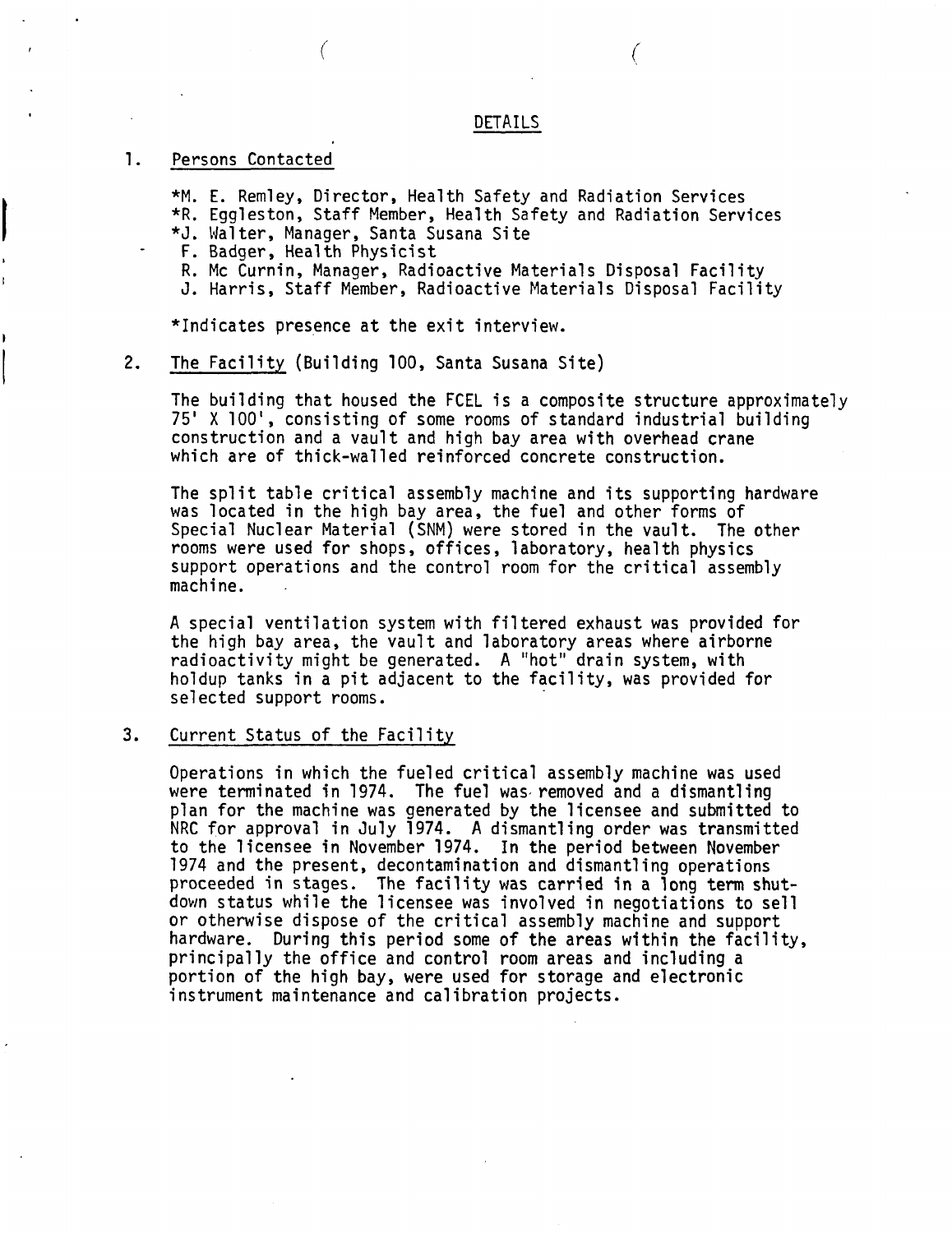In the recent past the licensee elected to completely dismantle and remove the remaining portions of the critical assembly machine and supporting hardware, including possibly contaminated hoods, ductwork and the holdup tanks, valving, and pumps in the "hot" drain system. This equipment was properly packaged and transported to the licensee's Radioactive Materials Disposal Facility. The inspector visited this facility, observed the present location and status of the equipment and discussed proposed disposition plans with licensee representatives. Selected items will be decontaminated and released<br>to the corporate salvage yard for ultimate disposal; the remaining equipment including the split table and the hold-up tanks will be properly packaged for solid radioactive waste disposal thru the licensee's normal radioactive waste disposal channels. All portions of the FCEL facility, other than rooms 103 thru 109, which were used for offices, and the control room were cleared, cleaned and the facility was surveyed for contamination as described in sections 2.0 and 3.0 of the licensees' report (Itr Remley to Gamnell April 30, 1980, #80 ESG-3900).

## 4. Radiation Surveys

The inspector toured the site with the licensee health physics representative who performed the licensees radiation survey, discussed techniques and examined survey records, and then conducted a radiation level and contamination survey. The instruments used for the radiation survey made **by** the licensee are listed in Attachment #I, the NRC instruments used in the June 4th survey were:

NMC P-55 Gas Proportional Counter **I.D.** Number 00393 Determination of alpha and beta counting efficiency performed 6/11/80 Background 6/11/80 ..... 30 CPM

Eberline E520 Geiger Counter **I.D.** Number 1939 with HP260 Probe (10% efficient for beta particles of Co-60 energy) Calibrated 5/14/80 Ambient Background 6/4/80. . . . . . . . . . . . . . .lo-20 CPM

 $\mathbf{y}$ 

Eberline PRM-7 MICRO R/hr METER \* **I.D.** Number 247 with Na I crystal detector Calibrated 2/4/80 with NBS traceable Cs 137 gamma source Ambient Background level 6/4/80.........5-15 uR/hr

The records of the licensee surveys were examined and the results recorded were consistent with those reported in sections 3.0 and 4.0 of the licensees report. Survey instruments and techniques used were consistent with currently accepted standards and, based on discussion with the person who conducted the survey, were thorough and comprehensive.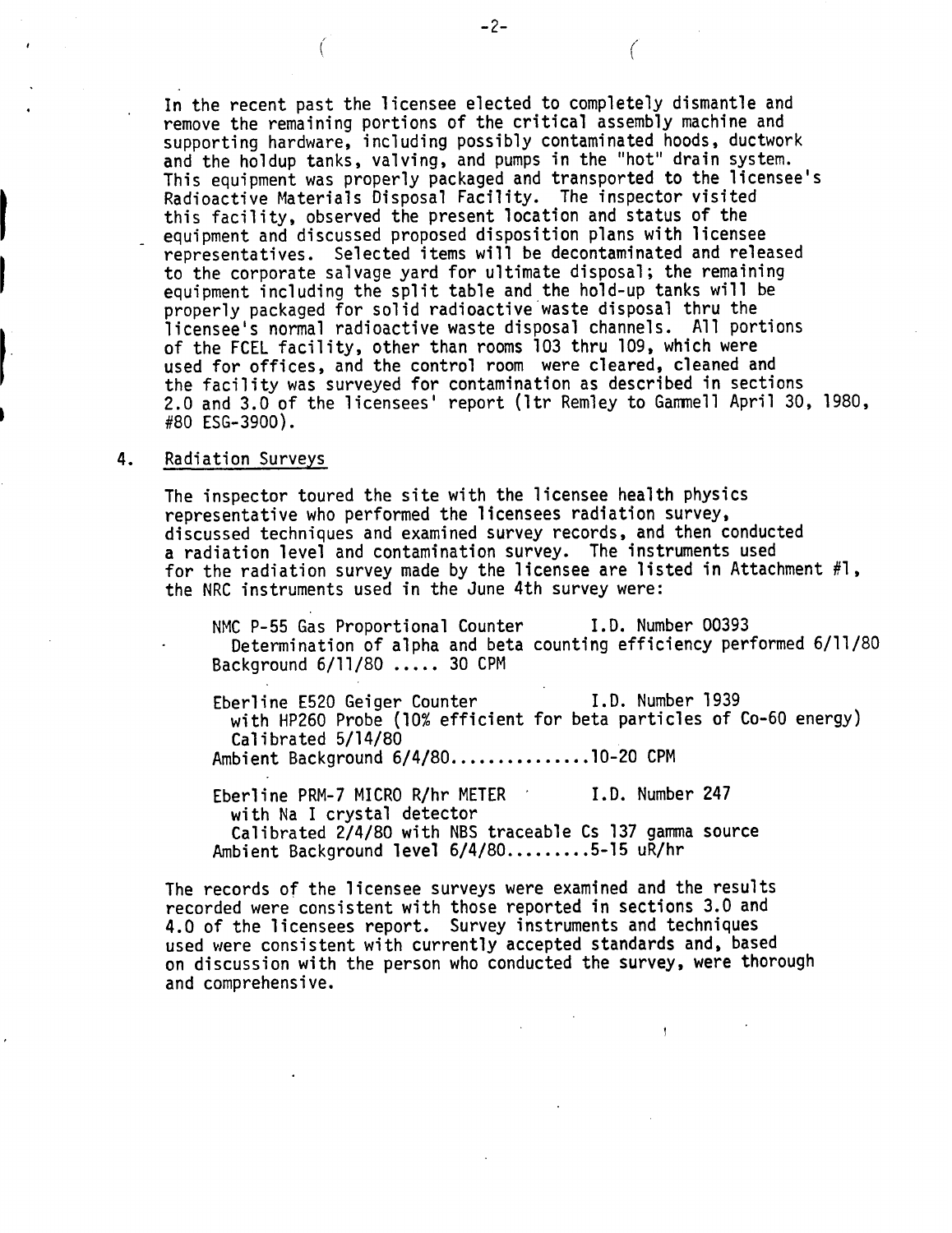Radiation and contamination level surveys were conducted during this inspection. The surveys consisted of portable survey instrument (E520 and PRM-7) measurements performed throughout the facility and a series of surface and near surface measurements at selected locations in the vault, high bay, and support facility. Radiation levels measured at or within three inches of the floor and wall surfaces of the high bay, vault and adjacent work rooms were in the range of 5 to 50 uR/hr ( .OO5 to .O5O mR/hr) , with the. maximum reading detected in a localized area in the pit below the location of the split table when it was in place. Levels measured at three feet from the floor and wall surfaces did not exceed the ambient background range of 5 to 15 uR/hr. Surface contamination measurements made using a thin window "pancake" type GM detector were in the range of 10 to 30 counts per minute (CPM). No levels exceeding two times the ambient background range of 10 to 20 CPM were observed. No<br>removable surface contamination was detected in seventeen swipes taken at selected locations in the high bay, vault and adjacent<br>work rooms. (See Attachment #2 for locations)

 $-3-$ 

€

**<sup>A</sup>**soil sample was taken from a natural drainage path located approximately sixty feet north west of the facility. A liquid sample of water that had been run through pipes in the "hot" drain system was taken from the sump in the pit that previously housed the hold-up tanks from that system. No significant radioactivity was detected. in a laboratory analysis of these samples using a gamma spectroscopy system with a Lithium drifted Germainium detector.

The review of records of radiation surveys performed by the licensee and the results of surveys performed by the inspector confirm the status of the facility as described in the licensees report.

#### 5. Exit Interview

An exit interview with licensee representatives was held at the close of the inspection. The inspector discussed the findings of the inspection and indicated that based on the surveys performed and on the conditions observed, his report would confirm that the licensee had cleaned and otherwise prepared the FCEL facility (Building 100) as described in its report and the conditions found met the guidlines of Regulatory Guide 1.86, Termination of Operating Licenses for Nuclear Reactors.

ATTACHMENTS : As Stated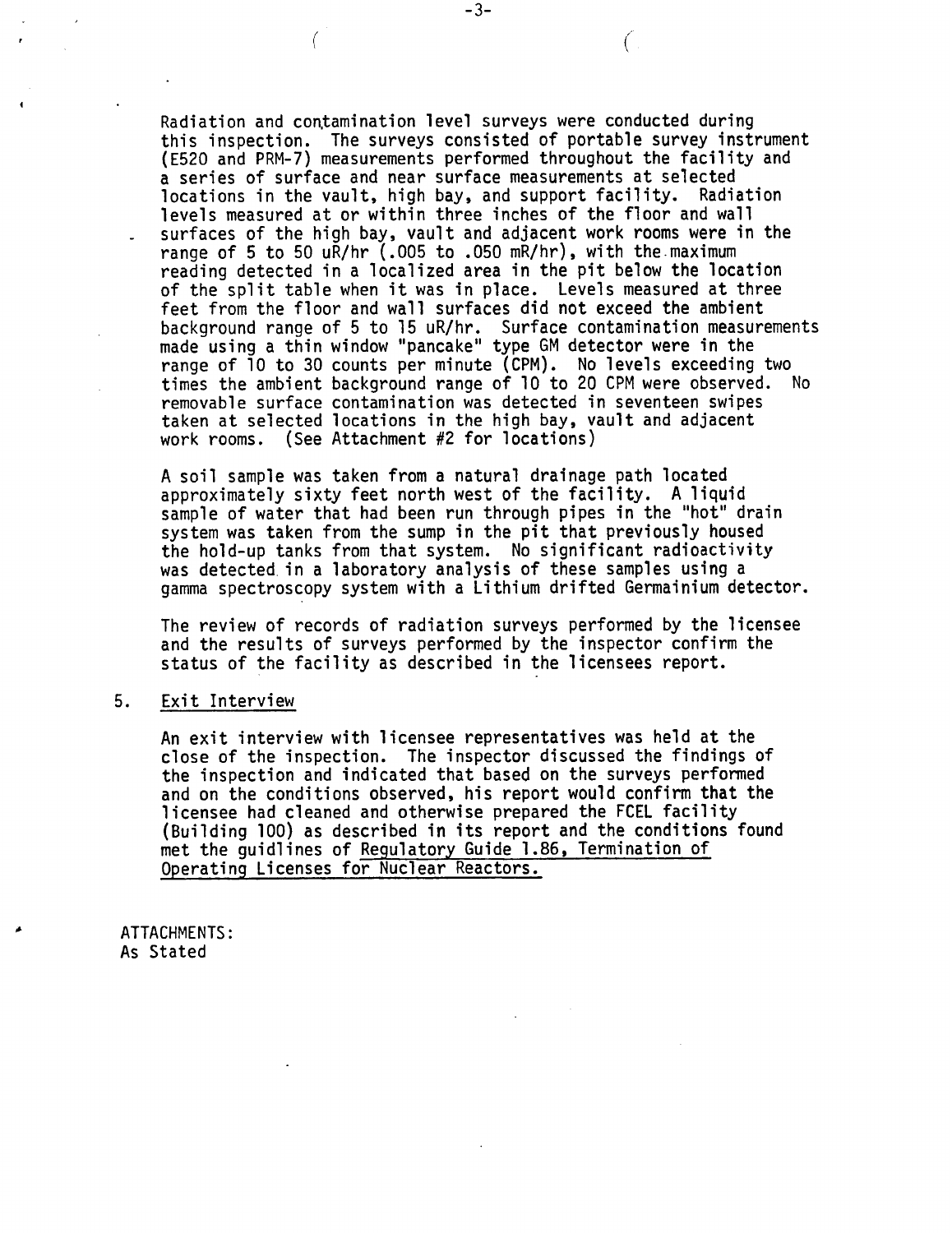# ATTACHMENT #1

 $\int$ 

# LICENSEE INSTRUMENTATION USED IN RADIATION SURVEY OF BUILDING 100

Date of Survey: May 2, 1980

Instruments used to survey Bldg. 100:

N.M.C. Autocounting System Property No. 341531<br>Background 25 611brated February Calibrated February 8, 1980 Efficiency factor: 2.3 Beta/Gamma 3.8 Alpha

PUG 1AB Thin Window Probe Property No. 341850

Calibrated March 10, 1980

Ludlum Model 12 Alpha Meter<br>
with Model 43-5 Scintillation Calibrated April 7, 1980 with Model 43-5 Scintillation Probe

Ludlum Micro "R" Meter Property No. 341865

Calibrated March 2, 1980